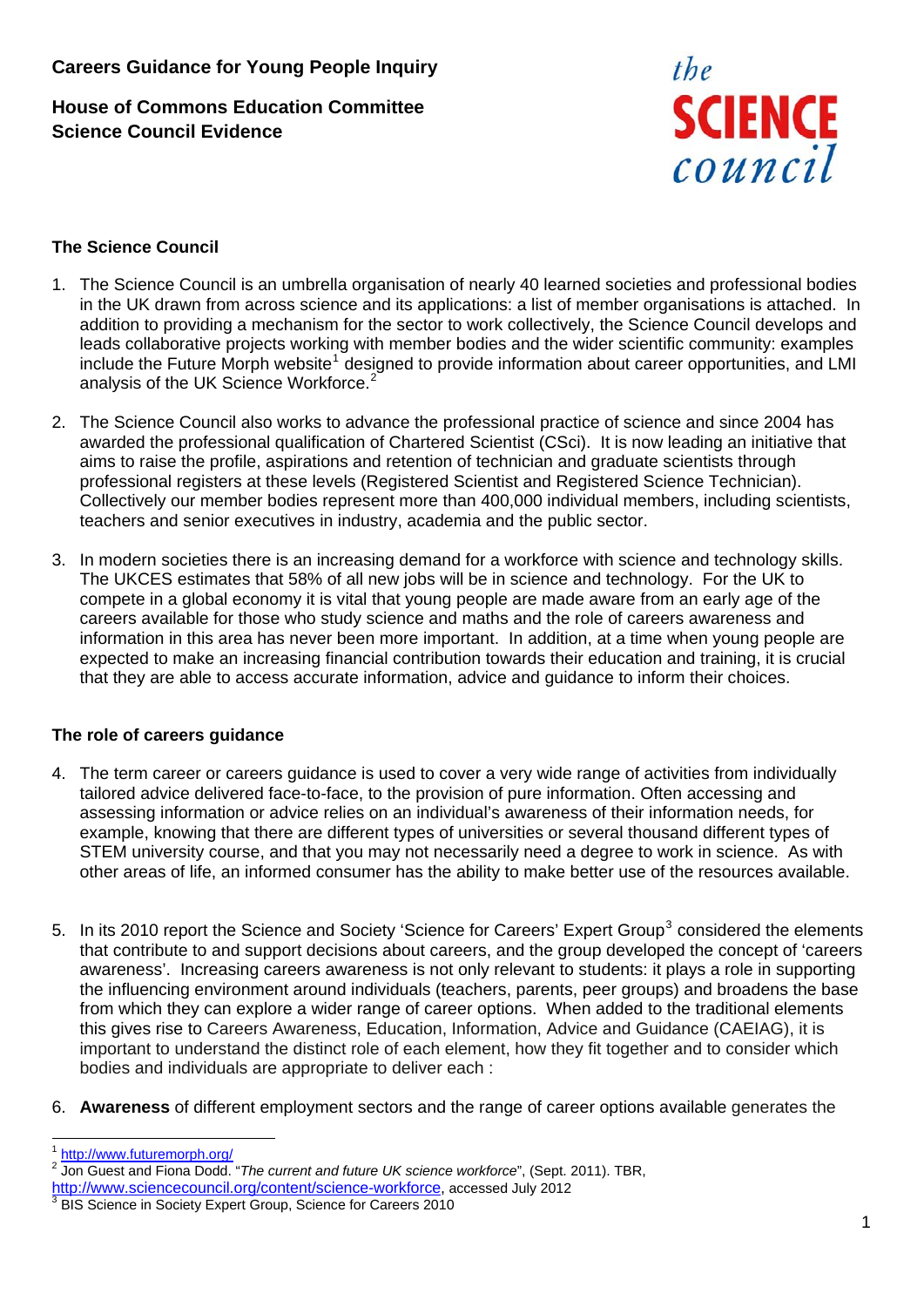interest to seek out information<sup>[4](#page-1-0)</sup>. It will typically be led by external bodies and made available to schools careers providers and others. Examples include the Science Council's own Future Morph website<sup>[5](#page-1-1)</sup> and the Talent 2030 initiative.<sup>[6](#page-1-2)</sup>

- 7. **Education** consists of programmes and activities of learning to help people to develop the skills necessary to manage their career and life pathway. These include accessing and making effective use of career information and guidance.<sup>[7](#page-1-3)</sup>
- 8. **Information** refers to the provision of facts and figures relating to learning and careers, but without discussion about the relative merits of different options. Information can be imparted verbally by a careers adviser or by printed material and the internet. $8$
- 9. Information would include leaflets about individual career paths as well as LMI. LMI can refer either to Labour Market Information (statistical data, trends and projections) or to Labour Market Intelligence (soft data, individual stories, retrospective, illustrative), usually broken down into sectors to avoid it becoming unwieldy and overwhelming. Generally 'intelligence' is generated through personal interaction, research and contextualization of this information. Sectors can be defined by occupation, business/industry, and geography or by workforce characteristics (graduate, non-graduate).
- 10. **Advice** requires more in-depth interaction with the client. It includes the explanation of information and explanations about how to access and use information.<sup>[9](#page-1-5)</sup>
- 11. **Guidance** involves an in-depth session or series of sessions between the client and careers adviser, in which the careers adviser helps the client through the process of making decisions about learning and careers.<sup>[10](#page-1-6)</sup>
- 12. Due to its specialist nature it is clear that guidance is best delivered by trained professionals. The new statutory duty requires schools to secure independent guidance; there should therefore be transparency with regard to the qualifications of individuals that schools commission to undertake this role.
- 13. Other elements of Careers AEIAG can be effectively delivered within the roles of other staff or external providers; in particular subject teachers can do much to raise awareness of careers through their teaching. For science and mathematics there are many resources to help teachers contextualise their teaching and to signpost to related careers information. The Science Council has worked with the National STEM Centre, the Centre for Science Education and its own member bodies to develop and raise awareness of such material.
- 14. Teachers have an opportunity to build a relationship with students and therefore will often be asked for information, advice and guidance. A recent survey of over 3,000 7-18 year olds by City and Guilds showed that 64% of 14-18 year olds had received careers IAG from their teacher.<sup>[11](#page-1-7)</sup> However, the Times Education Supplement and Education and Employers Taskforce have found that 53% of teachers and school leaders surveyed were not confident about providing advice on apprenticeships<sup>[12](#page-1-8)</sup>. It is inevitable that young people will seek information and advice from teachers and evident that support is necessary to enable those teachers to be impartial and well informed about all progression routes.

#### **Appropriateness of Support**

<span id="page-1-0"></span> $<sup>4</sup>$  Ibid., p.26.</sup>

<span id="page-1-1"></span> $\frac{5 \text{ http://www.futuremorph.org/}}{6 \text{ http://www.talent2030.org/}}$  $\frac{5 \text{ http://www.futuremorph.org/}}{6 \text{ http://www.talent2030.org/}}$  $\frac{5 \text{ http://www.futuremorph.org/}}{6 \text{ http://www.talent2030.org/}}$  $\frac{5 \text{ http://www.futuremorph.org/}}{6 \text{ http://www.talent2030.org/}}$  $\frac{5 \text{ http://www.futuremorph.org/}}{6 \text{ http://www.talent2030.org/}}$ 

<span id="page-1-2"></span>

<span id="page-1-3"></span>Institute of Careers Guidance, Education Committee

<span id="page-1-4"></span> $8$  National Advisory Council for Careers and Educational Guidance, 1996

<span id="page-1-5"></span><sup>9</sup> Institute of Careers Guidance, Education Committee<br><sup>10</sup> Ibid.

<span id="page-1-6"></span>

<span id="page-1-8"></span>

<span id="page-1-7"></span><sup>&</sup>lt;sup>11</sup> City and Guilds, *"Ways in to Work"* May 2012<br><sup>12</sup> htt<u>p://www.tes.co.uk/article.aspx?storycode=6260004</u>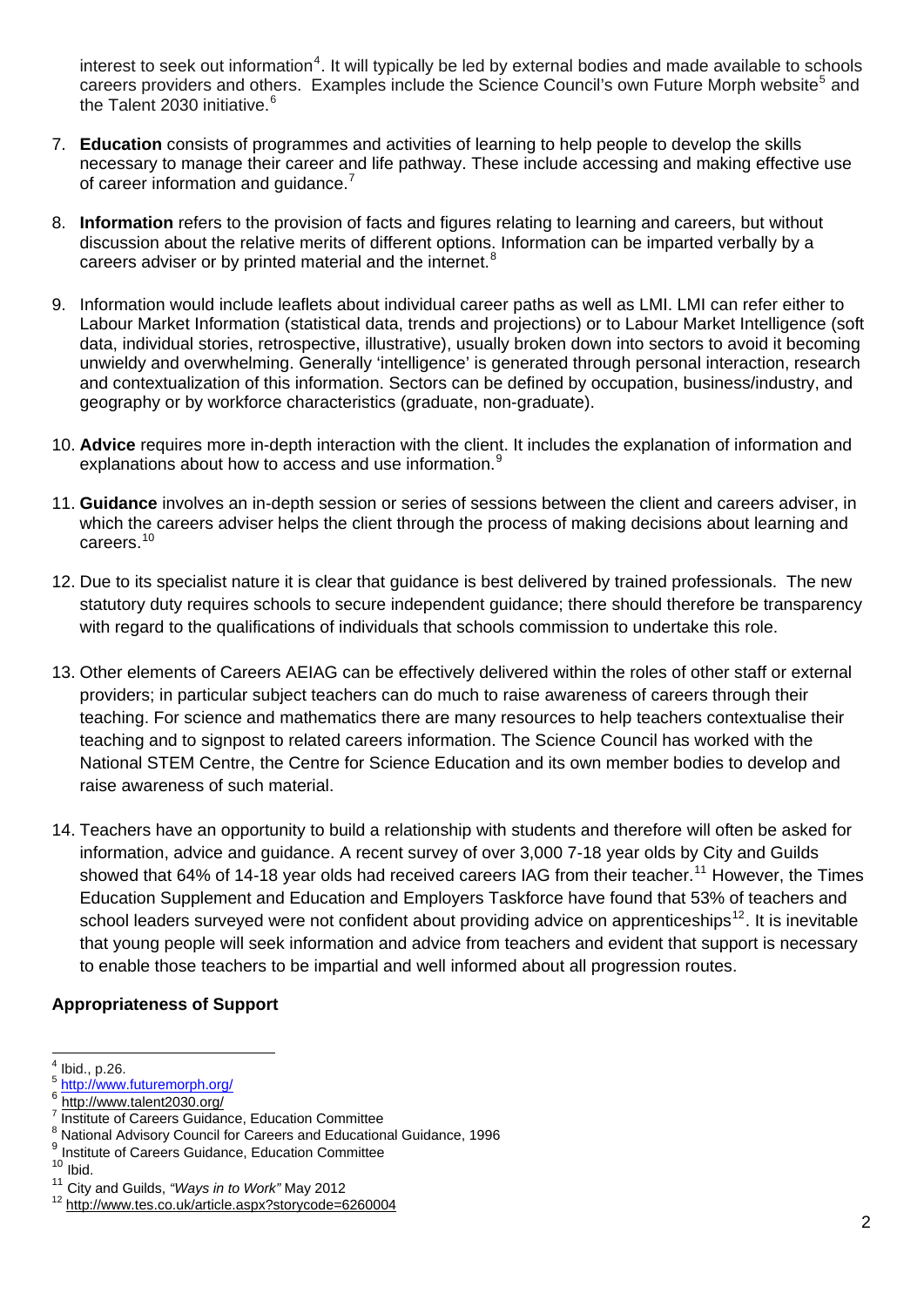- 15. The balance between the different elements of CAEIAG will need to be appropriate for the stage of education and respond to the needs of the pupil. For example, research has shown that stereotypes and self-identity in relation to science careers are well developed by the age of  $11^{13}$  $11^{13}$  $11^{13}$  and so at the primary stage it may be appropriate to introduce elements of careers awareness but not advice or guidance.
- 16. As young people progress through their education they reach key decision points. Some examples of key decision points are:
	- GCSE subject choice, particularly where the schools offer options from core science to studying three separate sciences
	- Decision to study vocational qualifications or apply to enter a University Technical College
	- Decision on post-16 courses, subject combinations, particularly the importance of mathematics choices and combinations of A levels and other post 16 qualifications
	- Selecting between the several thousand STEM degrees available<sup>[14](#page-2-1)</sup>
- 17. Consideration of these decision points makes it clear that the level of support and advice for young people increases as they progress through school. It is also apparent that there is no 'one size fits all' approach to Careers AEIAG. Children and parents (as well as other influencers) will have varying levels of access to careers information and varying levels of background knowledge and experience. The need for specialist support often increases as young people and students begin to focus their options.
- 18. Research shows that the medium through which information is presented to young people across different social groups plays a significant role in shaping attitudes towards pursuing a career in science. [15](#page-2-2)

"'Cold' knowledge (e.g. through documents, prospectuses, and new technologies like websites) does not sufficiently change patterns of educational choice, particularly for 'working-class learners', who tend to rely more on 'hot' knowledge, such as interpersonal relationships, particularly from known or trusted sources. For this group of learners especially, it is important to recognise the benefits that face-to-face guidance offers them in mapping out their education options and career choices."[16](#page-2-3)

- 19. It is clear that awareness and education can support young people to access information but information alone is insufficient to guide young people to appropriate choices - advice and guidance are required, particularly for those lacking in social capital.
- 20. A good quality work experience placement such as one which includes project work and an opportunity for reflection on learning can provide a valuable insight to the world of work as well as raising awareness of the range of roles undertaken within any sector. However, schools report that science placements can be hard to source and too often are reliant on a personal contact which, again, disadvantages those lacking in social capital. A successful work experience programme and establishing and maximising the links with local employers should be integral to a schools' careers strategy and is likely to require support and co-ordination beyond the careers service provider.

## **Importance of Careers Information, Advice and Guidance for Science**

21. Subject choices are particularly key for science as poor choices can cut off future options or leave young people ill equipped for higher education. For example, mathematics skills are important for social science courses and disciplines such as physics or engineering specifically require mathematics A level. In addition, many careers require a breadth of knowledge across all three sciences, therefore dropping one subject too early can close off options.

<span id="page-2-0"></span><sup>13</sup> Archer et al, "*Doing science versus being a scientist: examining 10/11 year old schoolchildren's constructions of science through* 

<span id="page-2-2"></span><span id="page-2-1"></span>

the lense of identity", Science Education, 94 (2010), 617-639.<br><sup>14</sup> "Choosing the right STEM degree course" University of Warwick commissioned by SCORE, Dec 2009<br><sup>15</sup> Greenbank and Hepworth, "*Working class students and th* 

<span id="page-2-3"></span>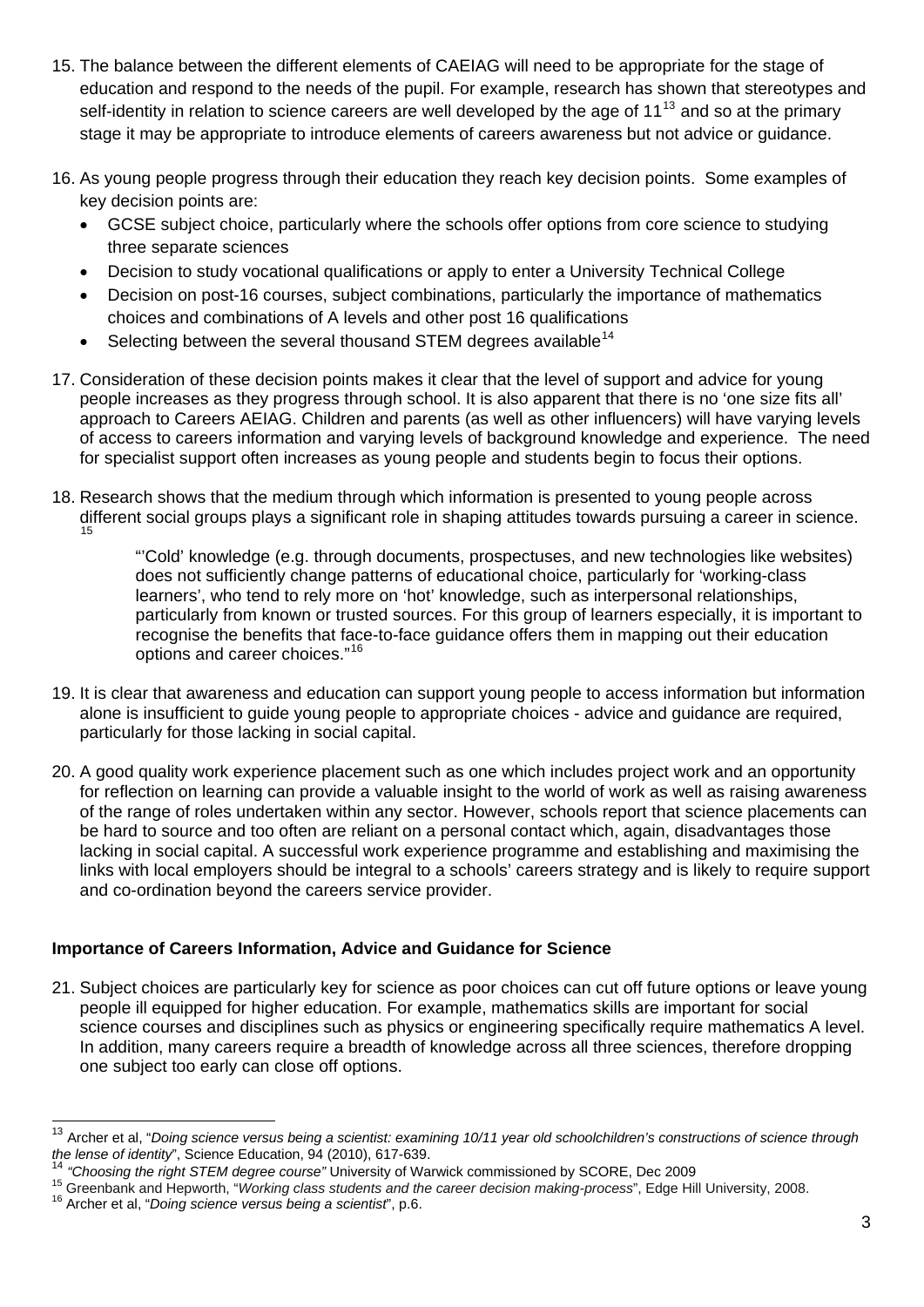- 22. Many science disciplines which are taught at university are not visible in schools and are not taught in their own right at that stage of education. An example would be geosciences where elements appear in the sciences or geography but very few schools teach geology as a standalone subject. To some extent this is also true for specialist branches of science, such as molecular biology or biochemistry. It is particularly important for these subjects that young people have access to advice from well informed careers professionals who can supplement information from science teachers, who cannot be expected to be knowledgeable about courses in all areas of science. The Science Council member bodies provide a wealth of information that can support both teachers and careers professionals.
- 23. In the same way that science A levels are seen as 'facilitating subjects'<sup>[17](#page-3-0)</sup> so science degrees provide transferable skills valuable to employers. Young people are often unaware that studying STEM subjects can develop transferable skills such as problem solving, data assessment and analysis, and high levels of numeracy and information technology skills. Having a degree in physics, chemistry, biology, natural sciences or mathematics does not automatically create a physicist, chemist, biologist, natural scientist or mathematician in a career or professional sense and is no more 'vocational' than a history, anthropology, classics, a language or philosophy degree. While those who wish to enter research careers in these areas are likely to require a specialist degree in the subject, for the most part the preparation will be good grounding for a very wide range of both science and non science career options. This message needs to come through the careers information, advice and guidance that young people encounter.

#### **Monitoring and Accountability**

- 24. The Science Council is unclear as to how the Government proposes to ensure schools and colleges are adequately accountable for their careers provision. It is vital that provision is of an appropriate level of skill and experience and also that the requirement for impartiality is met.
- 25. The Science Council supports strongly the principle that guidance must not be shaped by the institution's interests and, in addition, must be informed by the future skills needs of the UK's economy. This latter point is particularly pertinent for STEM subjects where there is often a deficit of careers awareness amongst young people and with a clear need for technician level science, engineering and technological skills it is also increasingly important to raise awareness of the non-HE routes in to STEM.  $^{18}$  $^{18}$  $^{18}$
- 26. Ofsted's thematic review to look at careers advice in summer 2013 is a positive step and we look forward to further details of the review's scope. There is potential for Ofsted to play a greater role through extending the remit of their ongoing inspections to include careers AEIAG provision. This could include assessing aspects such as the qualifications of those providing careers support, the breadth of resources available to users and whether use is evaluated.
- 27. It is possible to monitor the action that schools take for careers AEIAG but more difficult to monitor the impact of this activity on career path choices. For science there is a wide range of activities that can provide a positive contribution to careers AEIAG. The list below gives some examples and the Science Council would be happy to provide further information regarding specific examples including reasoning as to why these have been identified as positive activities:
	- Continuing professional development for subject teachers and careers advisers
	- Trips and visits

- Engaging parents with school activities
- Interactions with professionals and employers, either through practical activities, talks or presentations for pupils
- Project work that illustrates the application of school science topics to the workplace
- Individual visits and consultations internal and external providers
- Work experience opportunities and world of work opportunities
- Pilot longitudinal studies

<span id="page-3-0"></span><sup>&</sup>lt;sup>17</sup> Informed Choices, Russell Group <u>http://www.russellgroup.ac.uk/informed-choices.aspx</u><br><sup>18</sup> Cogent, September 2008, "Skills for Science Industries: Skills at Work."

<span id="page-3-1"></span>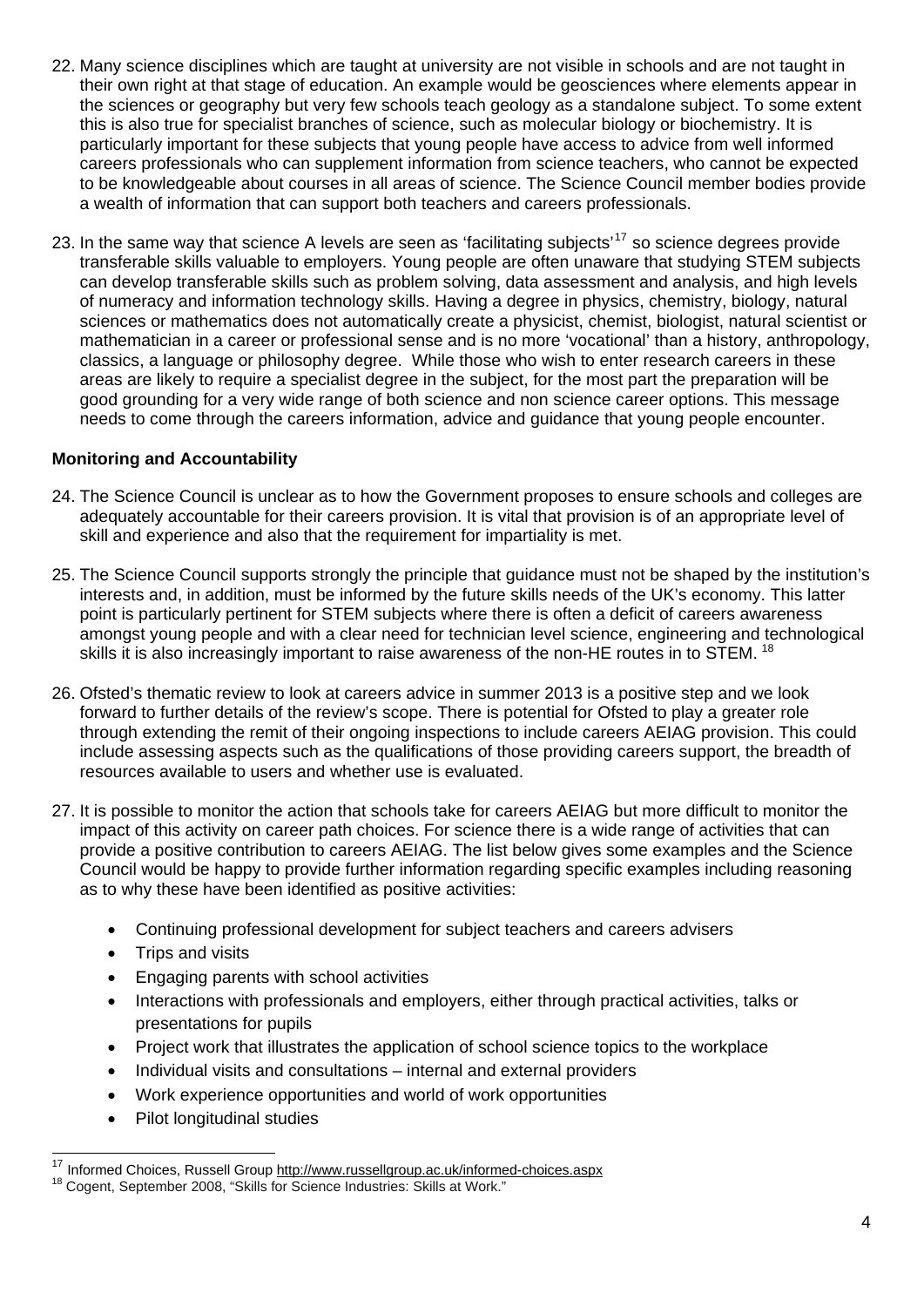• Parent and pupil feedback/evaluation

The Science Council is pleased that the Committee is looking at the important issue of careers guidance and hope that this input is helpful, we would be happy to discuss further any of the issues outlined above.

The Science Council 31<sup>st</sup> August 2012